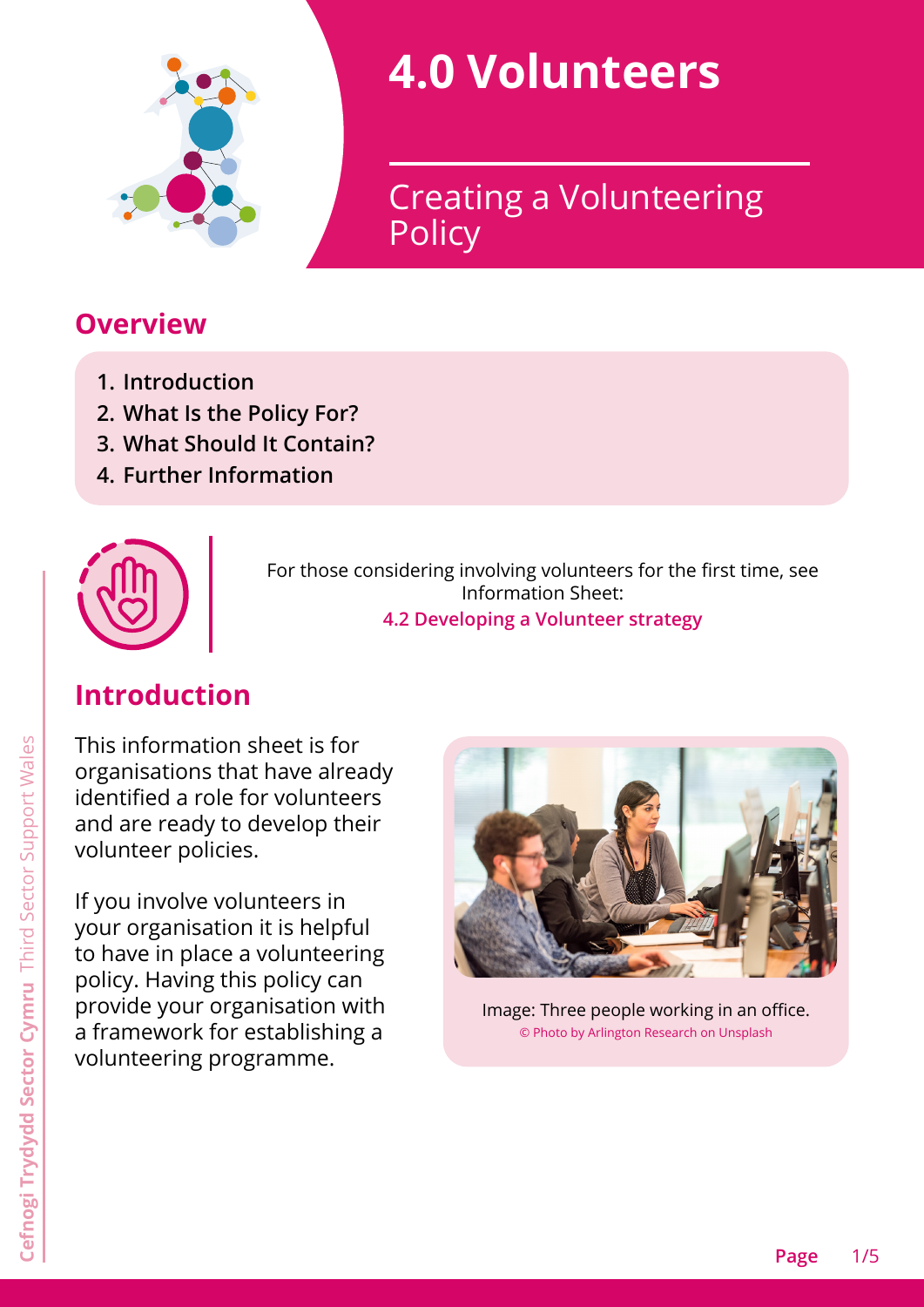# <span id="page-1-0"></span>**What Is the Policy For?**

A policy provides a set of guiding principles to help with decision making, it can help to provide a consistent approach and to define the roles and relationships between various stakeholders of the organisation.

# <span id="page-1-1"></span>**What Should It Contain?**

#### A Statement on Why the Organisation Involves Volunteers

Setting out the principles behind your decision to involve volunteers, how it will benefit the organisation and the wider community, as well as the volunteers themselves. A positive statement can be a good way of showing that your organisation is a caring and inclusive organisation which puts great value on its volunteers.



#### **Definition of Volunteering**

Volunteering is an important expression of citizenship and an essential component of democracy. It is the commitment of time and energy for the benefit of society and the community and can take many forms. It is undertaken freely and by choice, without concern for financial gain

This is the definition commonly accepted across the UK and used by the Welsh Government.

#### Scope of Volunteering

This should include a broad statement on the range of activities and where volunteering fits into the organisation and perhaps, more importantly, where the boundaries lie between volunteering and paid responsibilities. If your organisation also supports internships, work placements or other unpaid schemes it should be acknowledged whether, and to what extent, individuals on these schemes are covered by the volunteering policy, or whether there are other relevant policies in place.

#### Commitment to Diversity

Stating how volunteers from a range of backgrounds and with varying needs will be encouraged, recruited, welcomed and supported.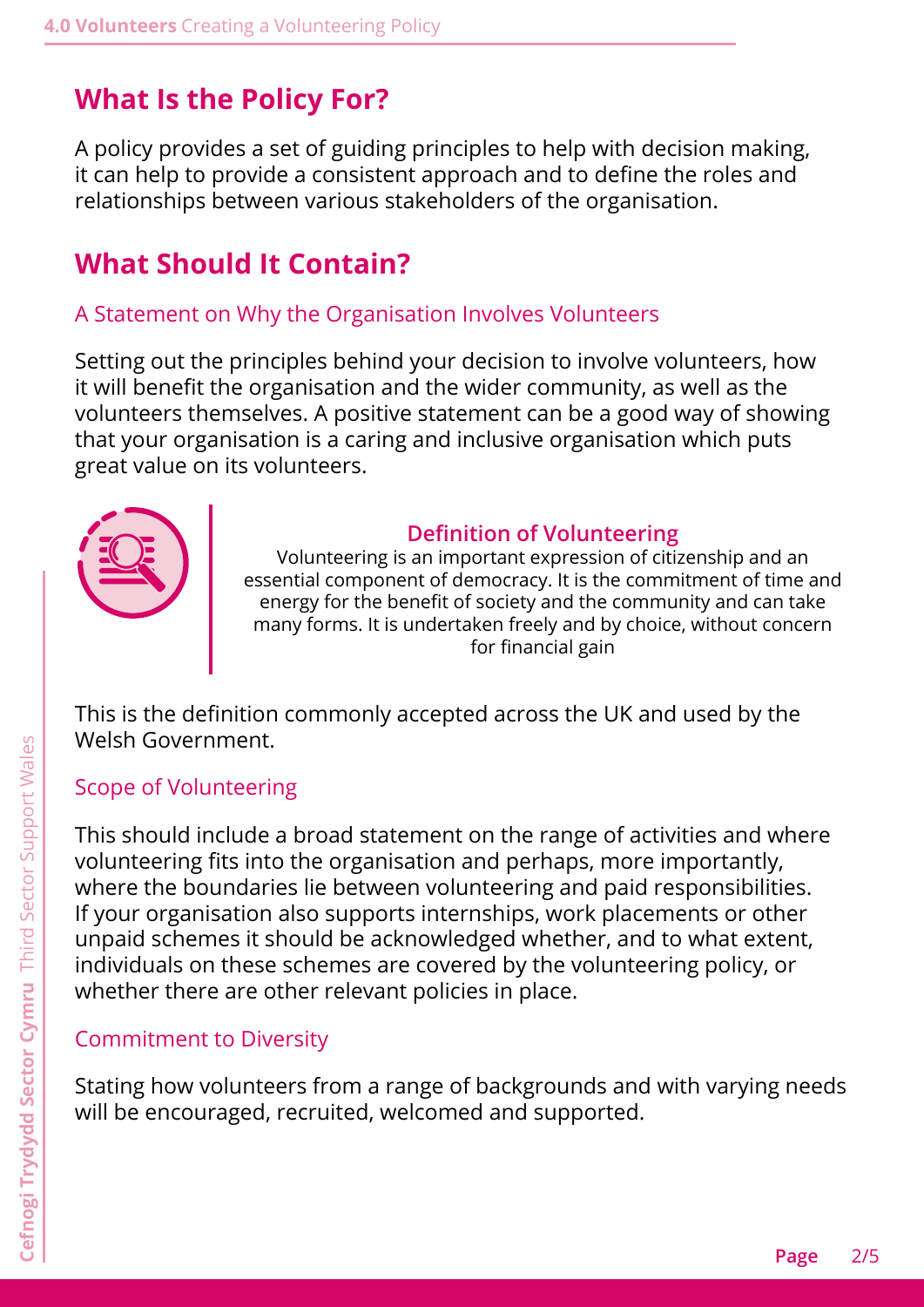#### Responsibilities of the Organisation Towards Volunteers

Indicating the level of professionalism you require from volunteers, for example in relation to behaviour, dress code, reliability, reporting requirements, honesty and confidentiality.

#### Responsibilities and Screening

State what steps are involved in the recruitment and selection process, including whether references and or DBS are required. Include what will happen if volunteers are considered unsuitable for a particular role.

#### Other Relevant Information

Name the organisation's policies which also include volunteers, such as equal opportunities, health and safety, confidentiality, data protection (GDPR), policy/ procedures for reclaiming out of pocket expenses, emergency scenario policies and details of insurance cover (including any limitations or conditions on the cover provided).

#### Setting Differences

Procedures for what happens when there are disputes or differences, showing that the organisation has a commitment to listening and settling disputes quickly and amicably.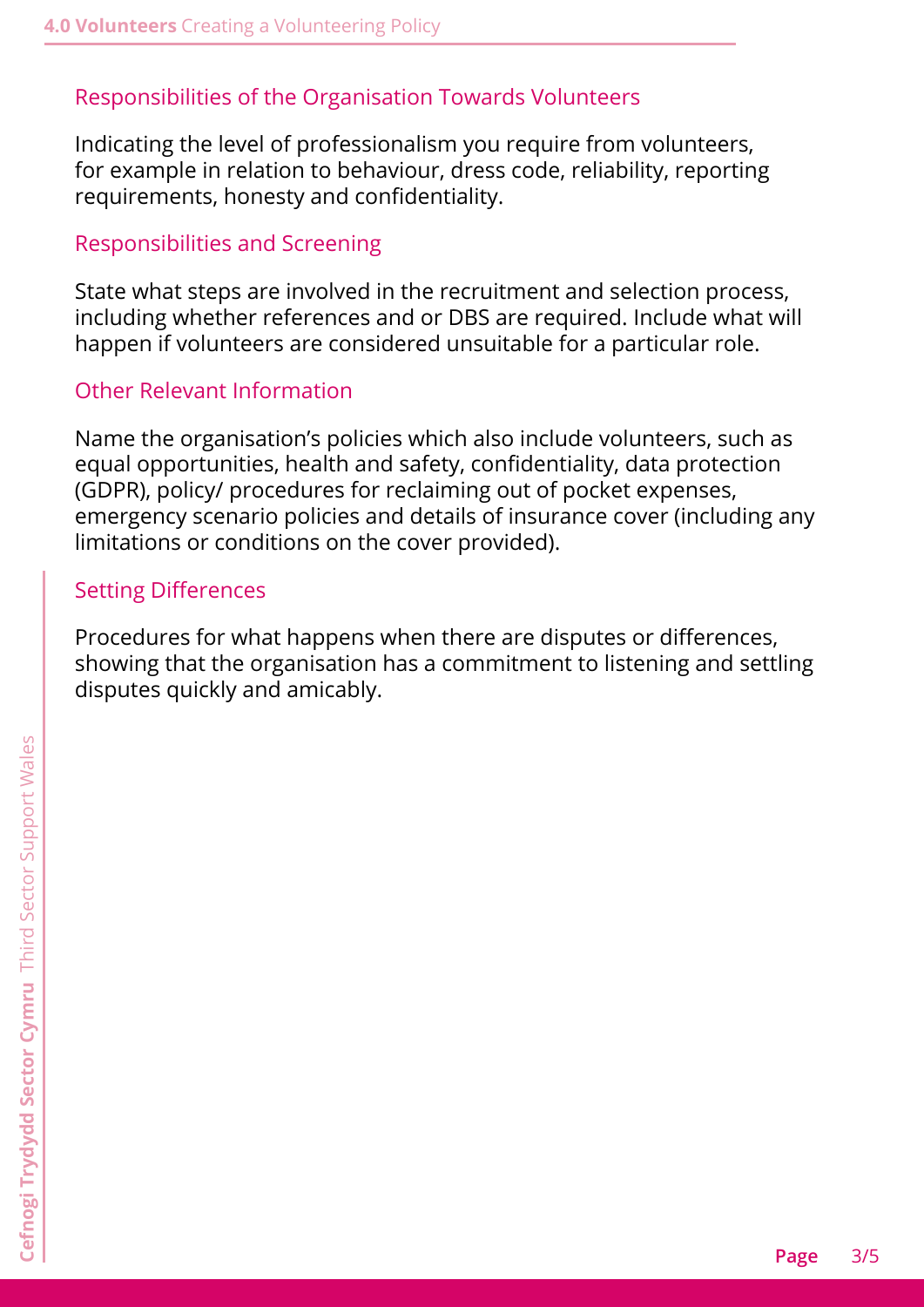# <span id="page-3-0"></span>**Further Information**

# **Model Volunteering Policy**

**WCVA** https://wcva.cymru/i-work-with-volunteers/

## **Volunteering**

**WCVA** [www.wcva.cymru/volunteering](http://www.wcva.cymru/volunteering)

# **Local Volunteer Centres**

**Third Sector Support Wales** <https://thirdsectorsupport.wales/>

#### **Investing in Volunteers - Standard**

**Investing in Volunteers** <https://iiv.investinginvolunteers.org.uk/download-the-standard>